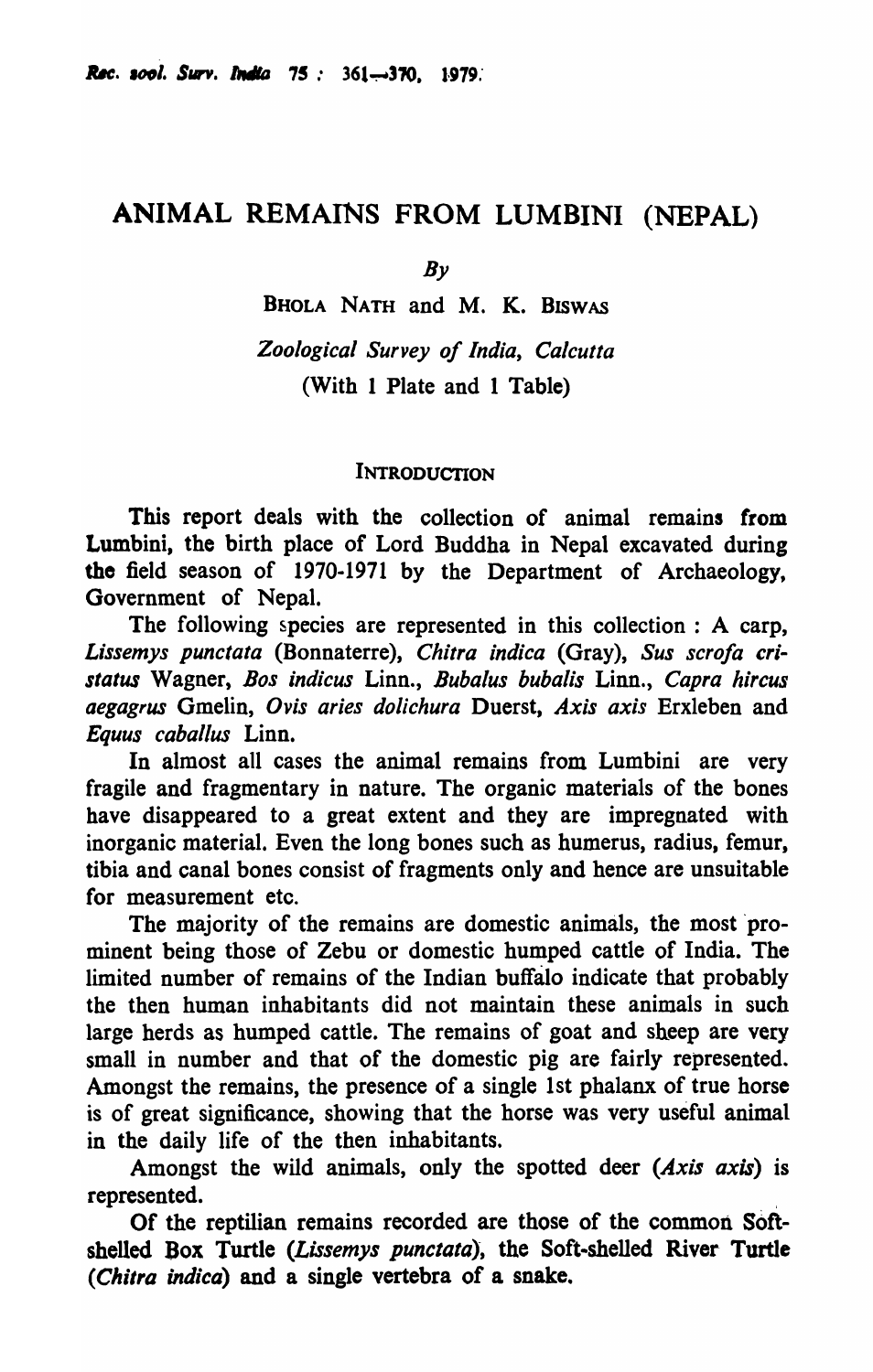These Lumbini remains resemble in their species those of Mohenjodaro (Sewell & Guha, 1931), Harappa (Prashad, 1936), Hastinapura (Nath 1955), Maski (Nath, 1957), Saranath (Nath, 1958), Rangpur (Nath, 1963), Nagda (Nath, 1966), Rupar (Nath, 1968) and Brahmgiri, (Nath, 1968).

SYSTEMATIC ACCOUNT OF THE ANIMAL REMAINS

Class PISCES

## Order TELEOSTEI

## A Carp

One dorsal spine and one abdominal vertebra of a fish. Locus:  $H_{20}-H_{21}$ , QDl; Stratum: (6); Depth: 6' 9"; Reg. No.2; Date: 18-2-72.

The dorsal spine and the vertebra appear to belong to some species of Carp. Not identifiable even generically, as the distinctive features are not well marked.

Class REPTILIA

Order CHELONIA

Family TRIONYCHIDAE

Lissemys punctata (Bonnaterre)

(Pl. I, Figs. 1 &  $1$ A)

(Common Soft-shelled Box Turtle)

One fragment of plastron, Locus :  $H_{20}J_{20}$ ; Stratum : (3); Depth : 1' 6"; Reg. No. 1; Date: 29-12-70.

In pattern and vermiculations this fragment corresponds to those of Harappa (Prashad, 1936, p. 14), Mohenjodaro (Sewell & Guha, 1931, p. 663), Hastinapura (Nath, 1955, p. 108) and a Sarnath (Nath, 1958, p. 168) and belong to adult individual.

Chitra indica (Gray) (PI. I, Fig. 2)

(Soft-shelled River Turtle)

One fragment of plastron. Locus:  $H_{20}J_{20}$ , QD<sub>4</sub>; Stratum: (7); 3' 2"; Date: 31.-12·70.

The fragment of the plastron resembles in pattern and vermiculations those of Mohenjodaro (Sewell & Guha, 1931, p. 663), Harappa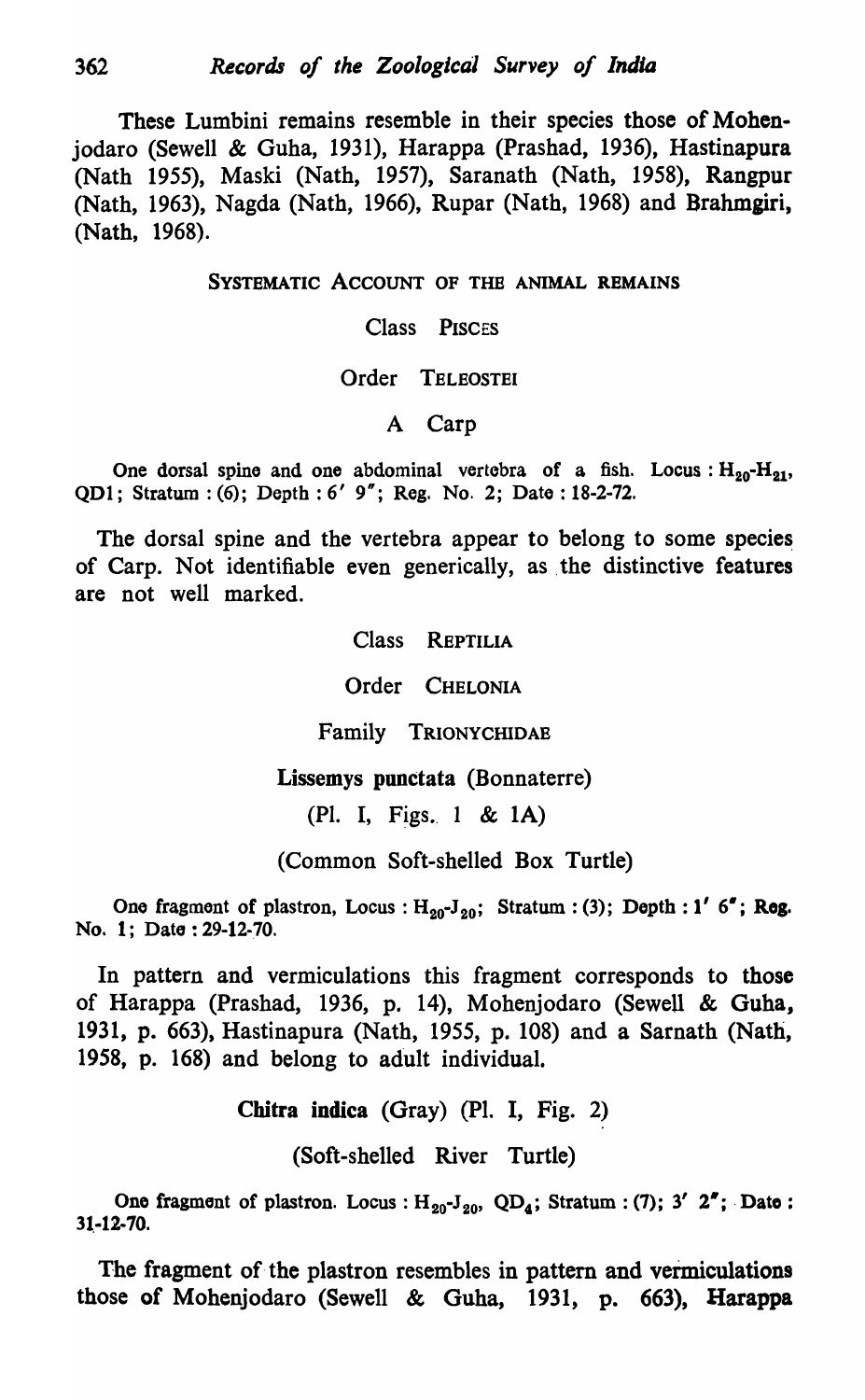(Prashad. 1936, p. 14), Hastinapura (Nath, 1955, p. 108), and Rupar (Natb. 1968, p. 72).

## Order OPHIDIA

An abdominal vertebra of a snake. Locus :  $T_{13}-T_{14}$ ,  $QD_1$ ; Depth: 7'; Stratum : (11); Reg. No. 4; Date: 2-2-71.

Not identifiable, as distinctive features are not well marked. The zygosphene, a wedge-like process on the anterior side of the neural arch, and the zygantrum, a depression on the posterior surface of the neural arch, are well marked in it.

#### Class MAMMALIA

#### Order ARTIODACTYLA

## Family SUIDAB

## Sus scrofa cristatus Wagner (Pl. 1, Figs. 3, 3A)

## (Indian Domestic Pig)

1. Distal fragment of humerus without distal condyles having supinator ridge. **Locus**:  $H_{20}$ -QD<sub>2</sub>; Stratum: (5); Depth: 2' 5"; Reg. No. 1; Date: 31-12-70.

2. Distal fragment of the left humerus without epiphysis. Locus:  $K_{20}J_{20}$ ,  $QD_s$ ; Stratum: (6); Depth: 3' 6"; Reg. No. 1; Date: 17-1-71.

3. Fragment of the left horizontal ramus of lower mandible with 3rd premolar and 1st & and errupting molar of an young one. Locus:  $H_{20}$ -J<sub>20</sub>, D<sub>2</sub>; Stratum: (10); Depth: 6' 8"; Reg. No. 10; Date: 12-2-71.

4. Fragment of a proximal shaft of right tibia without proximal epiphysis *at*  an young one. Locus :  $H_{20}$ -J<sub>20</sub>, D<sub>2</sub>; Stratum: (10); Depth: 6' 8"; Reg. No. 10; Date: 12-2-71.

5. Left upper 2nd molar. Locus:  $H_{20}$ -J<sub>20</sub>; Stratum: (7); Depth: 5' 5"; Reg. No.7; Date: 7-1-71.

6. Left upper 4th premolar. Locus:  $T_{13}-T_{14}$ , QD<sub>1</sub>; Stratum: (5); Depth: 2' 3"; Reg. No. 9; Date: 11-2-71.

7. Fragmant of the shaft of humerus without proximal and distal extremities Locus :  $H_{20} - H_{20}$ , QD<sub>1</sub>; Stratum : (6); Depth: 5' 1"; Reg. No. 1; Date : 17-2-71.

8. Distal fragment of humerus. Locus:  $H_{21}-Q_2$ ,  $QD_2$ ; Stratum: (5); Depth: 3'; Reg. No. 1; Date: 31-1-71.

9. Fragment of a shaft of femur. Locus:  $T_{13}$ - $T_{14}$ , QD<sub>1</sub>; Stratum: (11); Depth : 7' 3"; Reg. No. 7; Date : 5-2-71.

10. Fragment of the shaft of radius. Locus:  $H_{20}$ - $J_{20}$ , QD<sub>2</sub>; Stratum: (5); Reg. No. 15; Date: 19-1-71.

11. Upper canine tooth. Locus:  $T_{12}-T_{13}$ ; Stratum: (7); Depth: 7' 10"; Date: IS-1-71.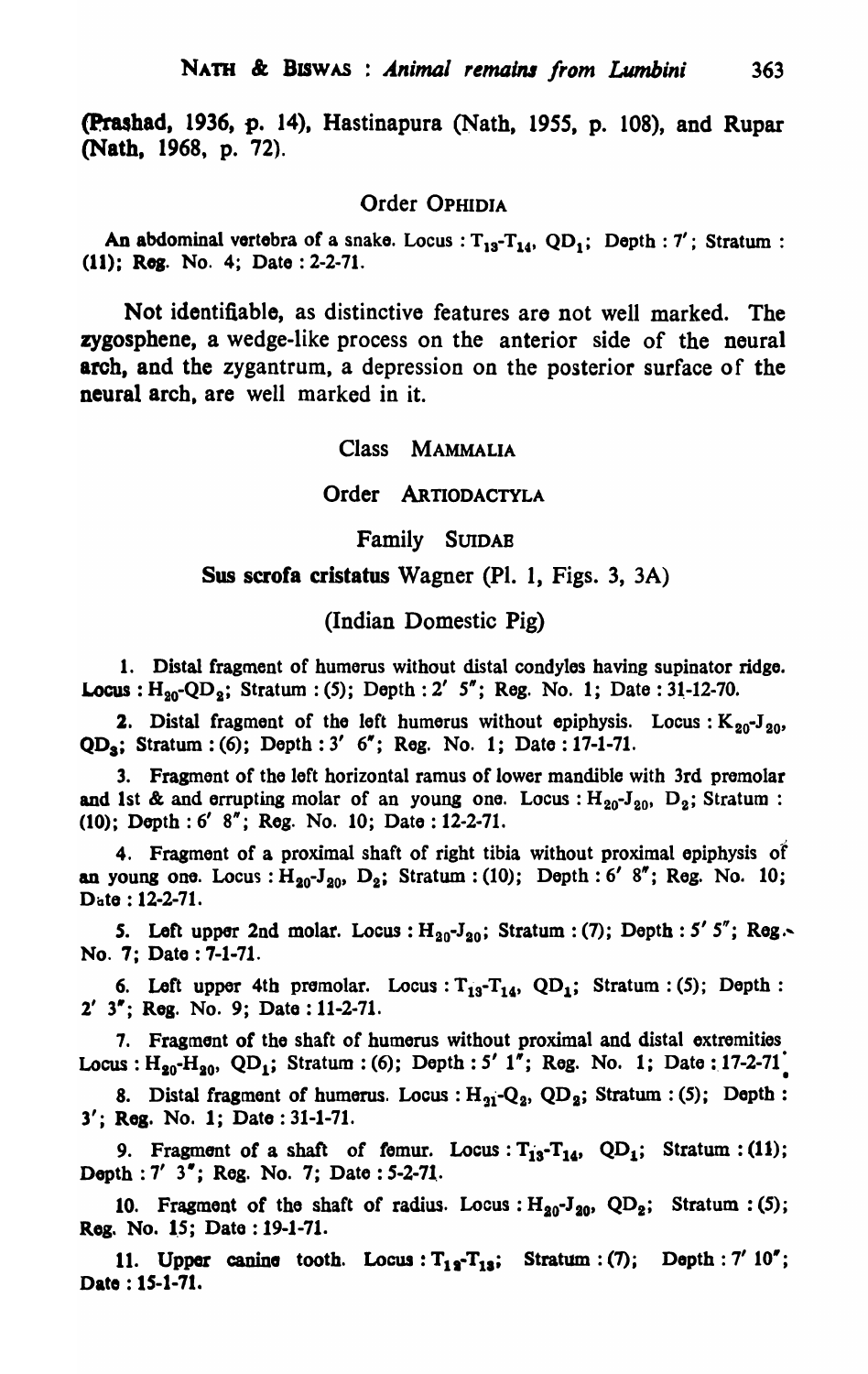These remains are mostly fragmentary in nature. It is difficult, therefore, to be certain about the size of this species. All bones are mostly of young individuals and thereby showing that the people practiced fullfledged domestication of this animal.

The remains of the domestic pig have been recorded from Harappa (prashad, 1936, p. 54), Mohenjodaro (Sewell & Guha, 1931, pp. 660- 661), Rupar (Nath, 1968, p. 103), Hastinapura (Nath, 1955, pp. 118— 119), Rangpur (Nath, 1963, pp. 157—158) and Nagda (Nath, 1966, p. 183).

## Family BOVIDAE

## Dos indicus Linn. (PI. 1, figs. 5, SA, 5B)

(The Zebu or Domestic Humped cattle of India)

1. 1st phalanx of forefoot. Locus :  $K_{20}$ -J<sub>20</sub>, QD<sub>3</sub>; Stratum: (6); Depth:  $3'$  6"; Date: 11-1-71.

2. One fragment of proximal part of 3rd and 4th metatarsal. Locus :  $T_{13}-T_{14}$ ,  $QD_1$ ; Stratum: (11) Depth: 7' Reg. No. 4; Date: 2-2-71.

3. Slightly broken distally left lower molar tooth. Locus:  $T_{13}-T_{14}$ ,  $QD_1$ ; Stratum: (6); Depth: 4'3"; Reg. No. 10.

4. Distal fragment of 3rd & 4th motatarsal. Locus:  $T_{13}-T_{14}$ , QD<sub>1</sub>; Stratum: (4); Depth: 3'5"; Reg. No. 11; Date: 11-2-71.

5. Body of a vertebra. Locus:  $T_{13}-T_{14}$ ,  $QD_1$ ; Stratum: (4); Depth: 3'5" Reg. No. 11; Date: 11-2-71.

6. Fragment of a blade of scapula. Locus:  $T_{12}-T_{13}$ , QD<sub>1</sub>; Stratum: (3); Depth: 1'8"; Reg. No. 10; Date: 6-1-71.

7. Fragments of horizontal ramus of lower mandible. Locus:  $H_{20}$ -J<sub>20</sub>, QD<sub>1</sub>; Stratum: (10); Depth: 6'8"; Reg. No. 10; Date: 12-2-71.

8. Fragment of a rib. Locus:  $H_{20}J_{20}$ , QD<sub>2</sub>; Stratum: (10); Depth : 6'8";  $k$  Reg. No. 10; Date : 12-2-71.

9. Fragmentary piece of a cervical vertebra. Locus:  $T_{12}-T_{13}$ ,  $Q_4$ ; Stratum: unstratified; Depth: 7'7"; Reg. No. 9; Date: 28-1-71.

10. Proximal frag·nontary portion of a scapula with a portion of glenoid cavity. Locus  $T_{12}-T_{13}$ ;  $Q_4$ ; Stratum: unstratified; Depth: 7' 7"; Reg. No. 9; Date,:  $28-1-71$ .

11. Fragmentary piece of a cervical vertebra with process of spine. Locus:  $T_{12}$  $T_{13}$ , QD<sub>4</sub>; Stratum: (5); Depth: 2' 8"; Reg. No. 4; Date: 4-1-71.

12. Fragment of astragalus. Locus:  $H_{20}J_{20}$ , QD<sub>2</sub>; Stratum: (3); Depth: l' 6"; Reg. No.1; Date: 29-12-70. .

13. Body of a lumbar vertebra. Locus :  $H_{20}$ -J<sub>20</sub>, QD<sub>4</sub>; Stratum: (5); Depth:  $6'$   $7''$ ; Date:  $6-1-71$ .

14. Eroded left scaphocuboid bone. Locus:  $H_{20} - J_{20}$ , QD<sub>4</sub>; Stratum: (5); Depth: 6'7"; Date: 6-1-71.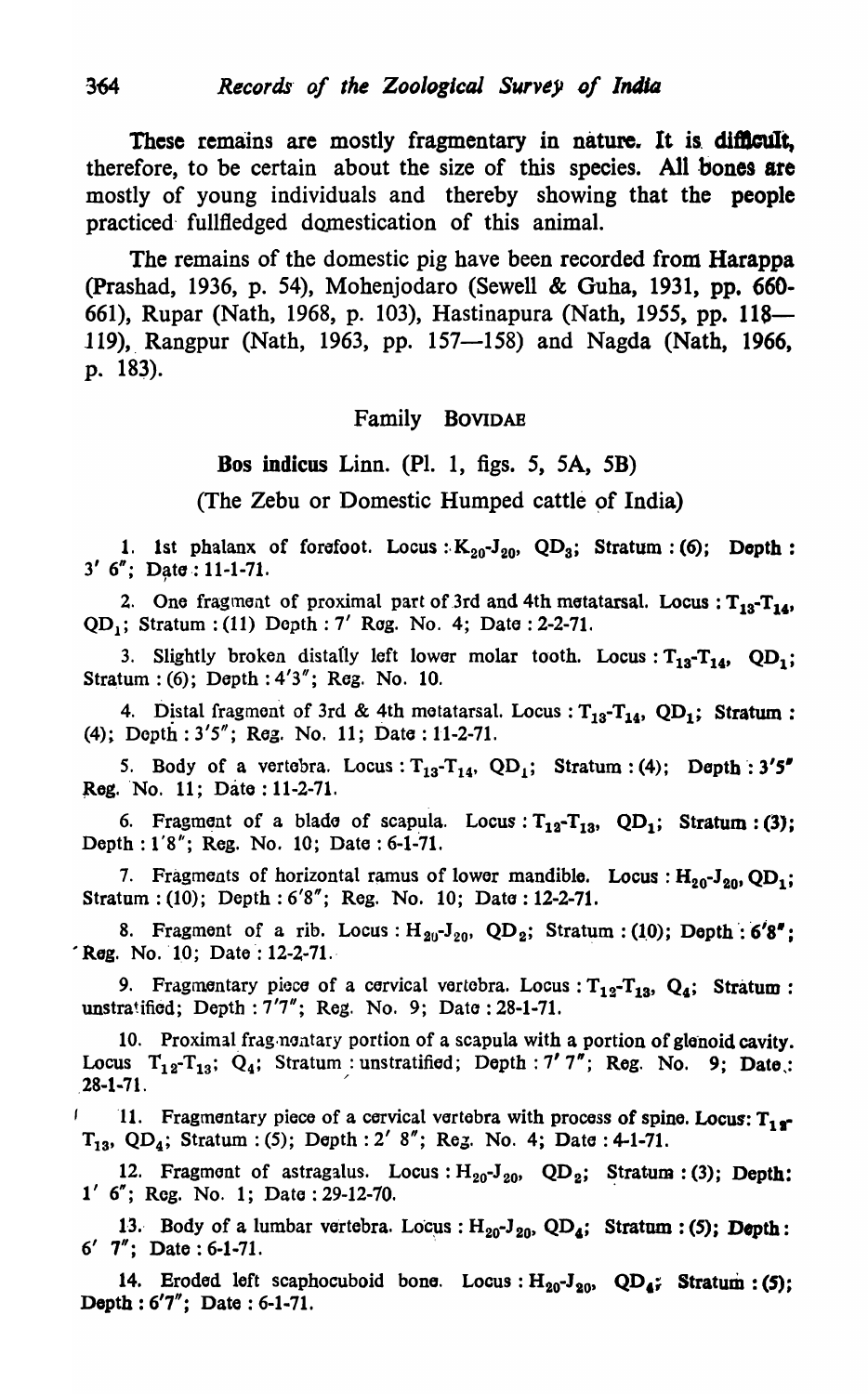15. Fragment of a bone. Locus:  $T_{13}-T_{14}$ , QD<sub>1</sub>; Stratum: (11); Depth: 7'3"; Date : 5-2-71.

16. 3rd phalanx of forelimb. Locus:  $H_{20}-H_{21}$ , QD<sub>1</sub>; Stratum: (6); Depth:  $5'$  1": Date : 17-2-71.

17. Proximal fragmentary bone of a radius. Locus:  $H_{20} - H_{21}$ , QD<sub>1</sub>; Stratum: «(;); Depth: *5'1"* Date: 17-2-71.

18. Proximal eroded 1st phalanx. Locus:  $H_{20}J_{20}$ ,  $Q_4$ ; Stratum: (7); Depth: 3'2': Res. No.2; Date: 31-12-70.

19. 1st phalanx (Broken proximally and distally) of fore-limb. Locus:  $H_{20}$ -SB: Stratum: (2); Reg. No. 3; Date: 29-12-70.

20. Distal fragmentary piece of the humerus (medial condyle). Locus: H<sub>21</sub>-<br>Q.: Stratum: *(5)*; Depth: 3'; Reg. No. 1; Date: 31-1-71.

21. Eroded 3rd phalanx of fore-foot. Locus:  $T_{13}-T_{14}$ , QD<sub>1</sub>; Stratum: (11); Dopth : 7'-8' 6"; Reg. No. 6; Date: 3-2-71.

22. A fragmentary rib. Locus:  $T_{13}$ - $T_{14}$ , QD<sub>1</sub>; Stratum: (11); Depth: 7'-8' 6"; Reg. No. 6; Date: 3-2-71.

**23. Proximal fragment of tibia. Locus:**  $T_{13}-T_{14}$ ,  $QD_1$ ; Stratum : (11); Depth : 7'-8' 6"; Reg. No. 6; Date: 3-2-71.

24. Fragment of horizontal ramus of lower jaw. Locus:  $T_{13}-T_{14}$ , QD<sub>1</sub>; Stratum (11): Depth: 7'-8' 6"; Rog. No.6; Date: 3-2-71.

**25.** Fragment of a rib. Locus:  $H_{20}$ -J<sub>20</sub>, QD<sub>2</sub>; Stratum: (5); Date: 19-1-71.

26. Fragmontary piece of humerus. Locus:  $T_{13}-T_{14}$ , QD<sub>1</sub>; Stratum: (9); Depth : *6'5-:* Data: 28-1-71.

27. Fragment of a left astragalus. Locus :  $T_{13}-T_{14}$ , QD<sub>1</sub>; Stratum : (3); Date : 12-2-71.

28. Fragment of a shaft of radius. Locus:  $H_{20}$ -J<sub>20</sub>, QD<sub>2</sub>: Stratum: (3); Depth:  $1'6'$ ; Reg. No. 6; Date: 2-1-71.

29. Body of a lumber vortebra. Locus:  $H_{20}$ -J<sub>20</sub>, QD<sub>4</sub>; Stratum: (5); Depth:  $6'7'$ : Date:  $6-1-71$ .

30. Eroded left scaphocuboid of the pes. Locus:  $H_{20}$ -J<sub>20</sub>, QD<sub>4</sub>; Stratum: (5); Depth :  $6'7''$ ; Date:  $6-1-71$ .

31. 1st phalanx of right pes. Locus:  $T_{12}-T_{13}$ ,  $Q_{14}$ ; Stratum: (11); Depth: *S'6-;* Data: 13-1-71.

32. One piece of distal end fragment of 3rd & 4th metatarsal. Locus :  $T_{12}-T_{13}$ Q<sub>14</sub>; Stratum: (11); Depth: 5'6"; Date: 13-1-71.

33. Fragment of the vertical ramus of left mandible with broken coronoid process. Locus: T<sub>12</sub>-T<sub>13</sub>, Q<sub>14</sub>; Stratum: (11); Depth: 5'6"; Date: 13-1-71.

34. Fragment of a sacral bone. Locus:  $T_{12}-T_{13}$ ,  $Q_{14}$ ; Stratum: (11); Depth:  $5'6'$ : Date: 13-1-71.

35. Fragment of horizontal ramus of left mandible. Locus:  $H_{20}J_{20}QD_2$ ; Stratum: (10); Depth: 6'; Reg. No. 12; Date: 11-2-71.

36. Rib (fragment). Locus:  $T_{12}-T_{13}$ , QD<sub>4</sub>; Stratum: (8); Date.: 11-1-71.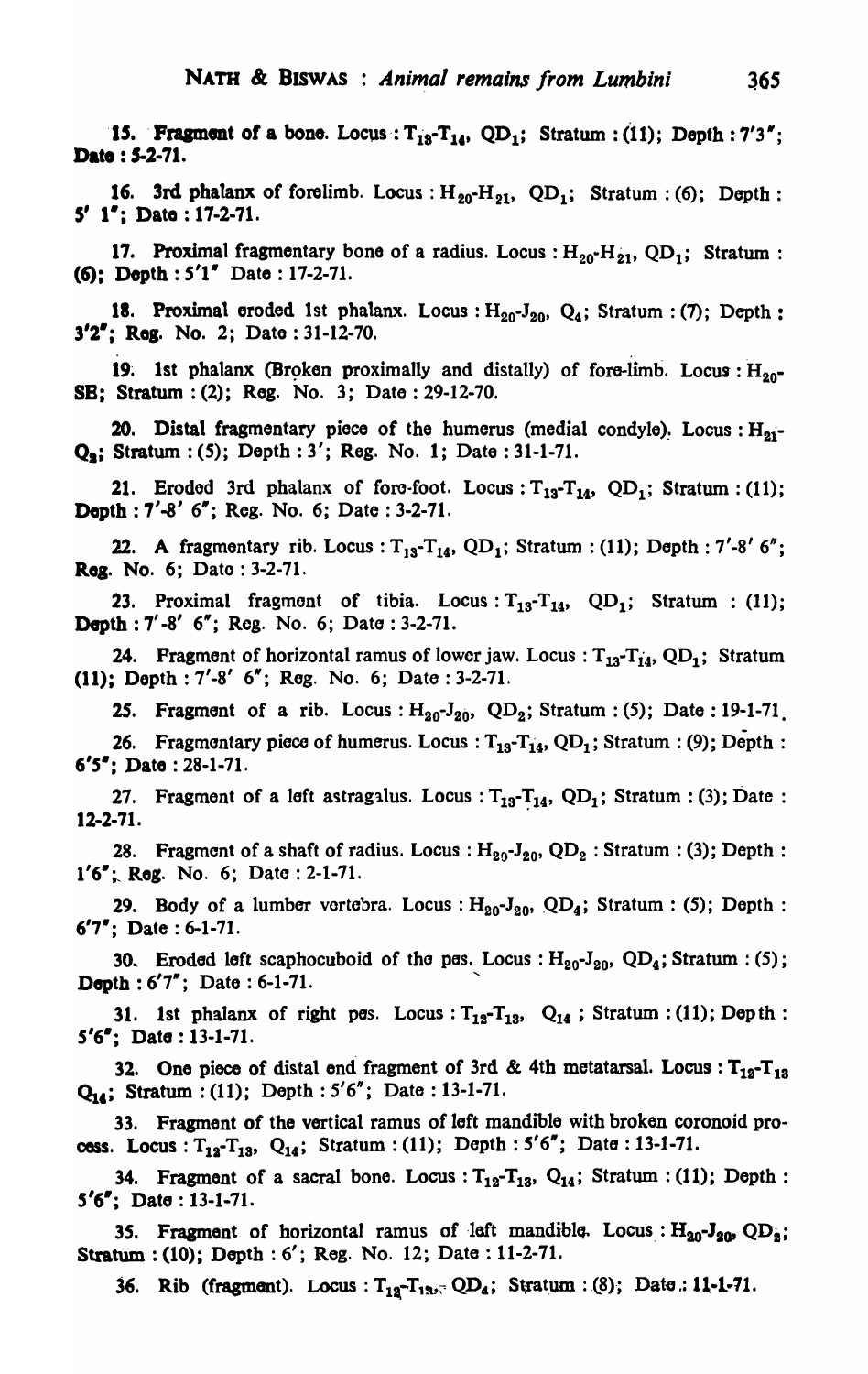37. Horizontal ramus of mandible c tooth (fragment). Locus:  $T_{12}-T_{13}$ , QD<sub>4</sub>; Stratum: (8); Date: 11-1-71.

38. Two Ribs (fragments). Locus:  $T_{12}-T_{13}$ , QD<sub>4</sub>; Stratum: (9); Depth: 6'6" Date 19-1-71.

39. Five pieces of rib (fragments). Locus: H<sub>20</sub>-J<sub>20</sub>, QD<sub>4</sub>; Stratum: (5); Date:

6-1-71.<br>40. 3rd & 4th metacarpal (fragment). Locus:  $H_{20}$ -QD<sub>2</sub>; Stratum: **(5); Depth:** 2'5"; Date: 13-12-70.

41. Body of lumber vertebra. Locus:  $T_{12}$ - $T_{13}$ ; Stratum: (7); Depth: 7'10"; Date: 15-1-71.

42. Third broken phalanx. Locus:  $K_{20}$ - $L_{20}$ , QD<sub>3</sub>; Stratum: (6); Depth: 3'6"; Date: 11-1-71.

The remains of humped cattle of India, listed above, including the long bones are very fragmentary. The great frequency with which the remains of *Bos indicus* have been met with indicates that the inhabitants probably used to maintain large herds of this animal. In a number of cases the remains are those of the young ones which indicate that the people practised full-fledged domestication of the humped cattle' of India.

The few teeth available resemble closely those from Harappa, Mohenjodaro, Hastinapura, Maski, Rupar and Brabmagiri and also the recent specimens of *Bos indicus* in the collection of the Zoological Survey of India.

These remains closely resemble the smaller humped, short-homed variety found from Mohenjodaro (Sewell & Guha, 1931, p. 654). Hastinapura (Nath, 1955, pp. 110-114), Maski (Nath, 1957, pp. 122· 125), Rupar (Nath, 1968, pp. 80-95), Brabmagiri (Nath, 1968, pp. 69-72).

From the structural resemblance between the skeletal remains excavated at Lumbini and those of the modern domestic humped cattle of India present in the collection of the Zoological Survey of India, it is evidently clear that Lumbini remains are alike those of the domesticated cattle now found in India.

## Bubalus bubalis Linn. (PI. 1, Figs. 6, 6A)

(The Domestic Buffalo)

1. Fragmont of the shaft of humerus. Locus:  $H_{20}$ -J<sub>20</sub>, QD<sub>2</sub>; Stratum: (7); Depth: *S'S";* Rog. No.7; Date: 7·1·71.

2. Fragment of the distal part of right humerus. Locus:  $H_{20}$ -J<sub>20</sub>; Stratum: (7); Depth: *S'S";* Reg. No.7; Date: 7-1-71.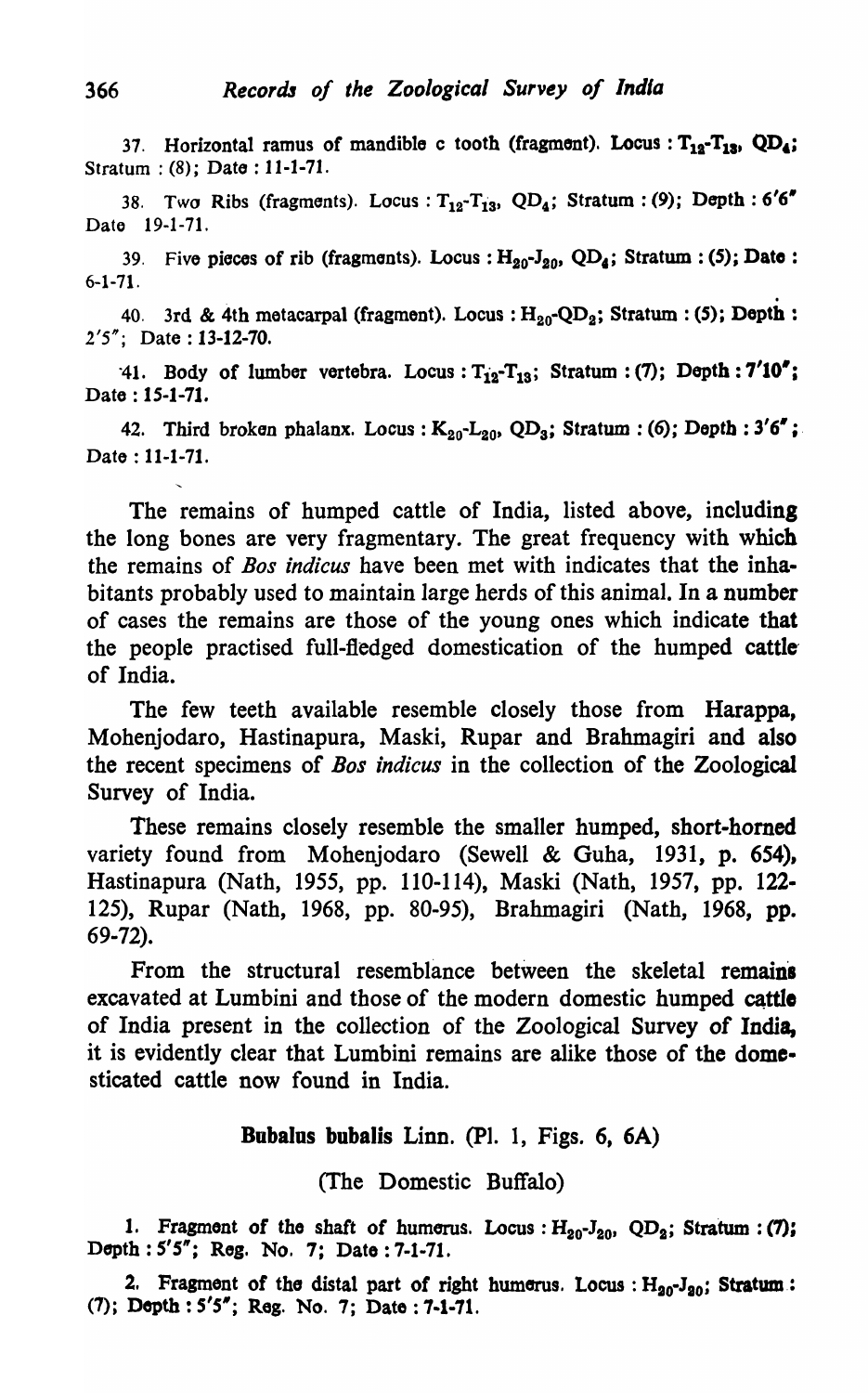**J.** Fragment of a rib of thoracic region. Locus:  $H_{20}-H_{21}$ ; Stratum: (6); Depth: 7; Date: 5-3-71.

4. Fragment of a rib of lumber region. Locus:  $H_{20} - H_{21}$ ; Stratum: (6); Depth: 7' i Date: *S-3-71.* 

5. 1st phalanx of right manus. Locus:  $H_{20}$ -J<sub>20</sub>; Stratum: (7); Depth: 3'2"; Dato : 31-12-70.

6. 2nd broken phalanx of fore-foot. Locus:  $K_{20}$ -L<sub>20</sub>, QD<sub>3</sub>; Stratum: (6); Depth:  $3'6''$ ; Date - 11-1-71.

7. A broken talus. Locus:  $H_{20}J_{20}$ , QD<sub>4</sub>; Stratum: (7); Depth: 3'2"; Date: 31-12-70.

The find of a smaller number of fragments of the bones of *Bubalus bubalis* indicates that the inhabitants probably did not maintain large herds of this animal as compared with the *Bos indicus* Linn.

These remains show very close structural resemblance with those of the specimens of modern domestic buffaloes present in the collection of the Zoological Survey of India. Thus the remains of the domestic buffalo are closely akin to the modern domesticated race of buffalo. They are similar to those of Mohenjodaro (Sewell & Guha, 1931, p. 659), Harappa (Prasad, 1936, pp. 32-37), Hastinapura (Nath, 1955, p. 115) and Rupar (Nath, 1968, pp. 97-98).

Subfamily CAPRINAB

### Capra bireus aegagrus Gmelin

(The Domestic Goat)

1. One fragment of the shaft of femur. Locus:  $H_{20}$ -J<sub>20</sub>, QD<sub>2</sub>; Stratum: (10); Depth: 6'8"; Date: 12-2-72.

2. One fragment of radius. Locus:  $T_{12} - T_{13}$ , QD<sub>2</sub>; Stratum: (5); Depth: 2'8"; Date: 9-1-71.

3. Fragment of the body of lumber vertebra. Locus:  $T_{12}-T_{13}$ , QD<sub>4</sub>; Stratum: (6); Date:  $10-2-71$ .

4. Fragmentary piece of femur. Locus :  $T_{13}$ - $T_{14}$ , QD<sub>1</sub>; Stratum : (9); Depth : *6'3w;* Reg. *No.5;* Date: 2-2-71.

5. Right lower second molar. Locus:  $T_{13}-T_{14}$ , QD<sub>1</sub>; Stratum: (5); Depth: *2'3w;* Reg. No.9; Date: 11-2-71.

6. Fragmentary shaft of femur of an young one. Locus :  $T_{13}-T_{14}$ , QD<sub>1</sub>; Stratum : (5); Depth: *2'3w;* Reg. No.9; Date: 11-2-71.

7. Fragment of a pelvic bone with acetabulum. Locus:  $T_{13}-T_{14}$ ; Stratum: (5); Reg. No.3; Date: 31-1-71.

8. A fragment of the horn-core. Locus:  $T_{13}$ - $T_{14}$ , QD<sub>1</sub>; Stratum: (11); Depth: 7'; Rag. No.4; Dato :2-2-71.

9. Fragment of a body of lumber vertebra. Locus:  $T_{12}-T_{13}$ , QD<sub>4</sub>; Stratum :  $(6)$ ; Date: 10-2-71.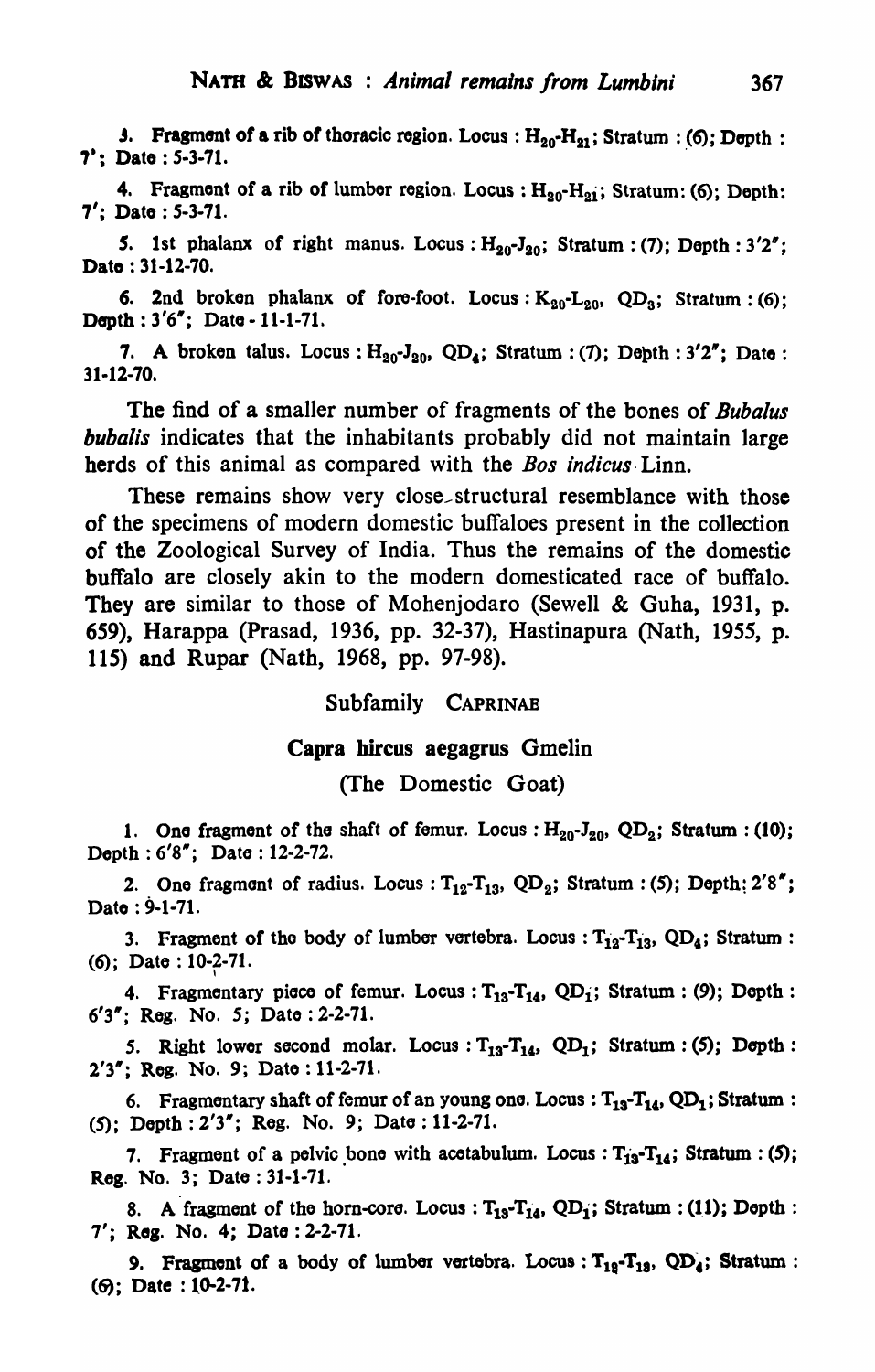10. Fragment of a skull. Locus:  $H_{20}$ -J<sub>20</sub>, QD<sub>2</sub>; Stratum: (5); Depth: 2'10"; Date: 18-1-71.

These remains are very fragmentary. The few available teeth do not show any specialized features and generally resemble those of the recent domestic goat.

These fragments resemble those of the goat from Harappa (Prashad, 1936, pp. 47-48), Hastinapura (Nath, 1955, p. 117), Maski (Nath, 1957, pp. 127-128) and Rupar (Nath, 1968, pp. 99-100).

## Ovis aries dolichura Duerst

(The Domestic Sheep)

1. Left upper 1st molar. Locus:  $T_{13} - T_{14}$ , QD<sub>1</sub>; Stratum: (11); Depth: 7'8' 6"; Reg. No.6; Date: 3-2-71.

2. Fragment of the shaft of radius. Locus:  $T_{13}-T_{14}$ , QD; Stratum: (11); Depth: 7'-8' 6"; Reg. No. 6; Date: 3-2-71.

The two fragments generally resemble those of the recent specimens of domestic sheep in the collection of the Zoological Survey of India. These fragments from the Lumbini excavations resemble those of the remains of the domestic sheep from Harappa, Hastinapura, Maski and Rupar.

Family CERVIDAE

Axis axis Erxleben (PI. 1, Fig. 4)

(The Chital or Spotted Deer)

1. One proximal fragment of 3rd & 4th metatarsal. Locus:  $K_{20}$ -J<sub>20</sub>, QD; Stratum: (6); Depth: 3'6"; Reg. No. 1; Date: 17-1-71.

This solitary find shows the presence of chital at Lumbini.

Remains of chital have also been recorded from Prabhas (Nath, 1967, p. 66) and from Brahmagiri (Nath, 1968, p. 75).

Order PERISSODACTYLA

Family EQUIDAE

Equus caballus Linn. (PI. 1, Figs. 7, 7A)

1. One 1st phalanx of the fore-foot proximally broken. Locus :  $H_{20}$ -J<sub>20</sub>, QD<sub>2</sub>; Stratum: (6); Depth: 2'10"; Reg. No. 8: Date: 9-1-71.

This solitary find shows that the inhabitants were acquainted with the horse at Lumbini. It resembles in size and shape the-modern horse, *Equus cabal/us* of India (See Table 1).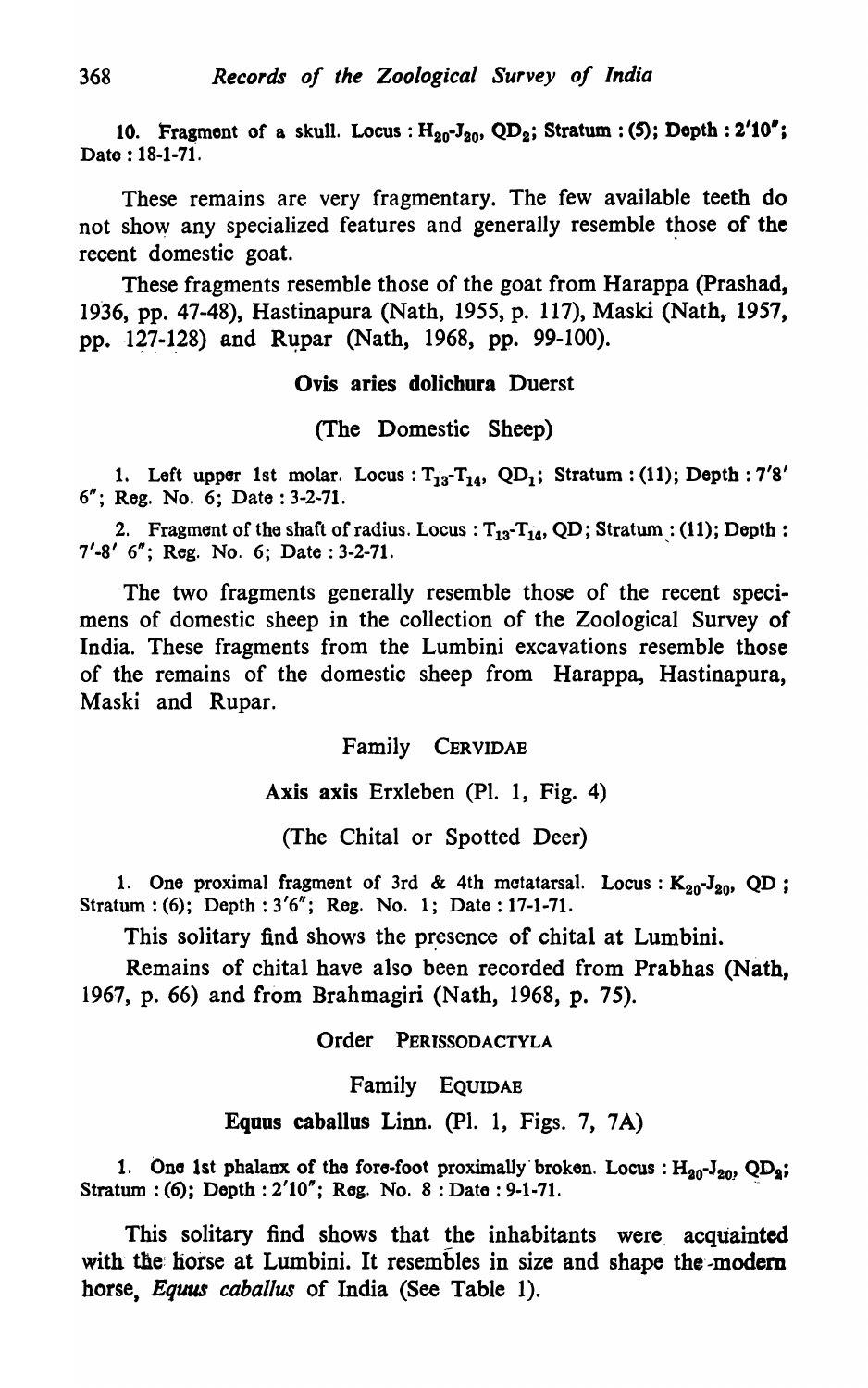| 1st phalanx of the<br>fore-foot |                                                    | Lumbini | Rupar<br>(RPR 2-7) | Harappa | Modern specimen<br>(in the Zoological<br>Survey of India) |
|---------------------------------|----------------------------------------------------|---------|--------------------|---------|-----------------------------------------------------------|
| 1.                              | Saggital length                                    | 86      | 87                 | 79      | 81                                                        |
| 2.                              | Greatest Breadth<br>of the proximal end            |         | 56                 | 52      | 52                                                        |
| 3.                              | Minimum breadth<br>of diaphysis                    | 33      | 32                 | 33      | 32                                                        |
| 4.                              | <b>Greatest distal breadth</b><br>of bone          | 46      | 48                 | 45      | 44                                                        |
| 5.                              | Greatest breadth<br>of distal articular<br>surfacc | 43      | 45                 | 42      | 42                                                        |

Table 1.-Measurements (in hm.) of the 1st phalanx of fore-foot of the horse.

Remains of the horse *Equus caballus* have been recorded from Mohenjodaro (Sewell & Guha, 1931, p. 653), Harappa (Nath, 1962, pp. 1-14), Hastinap'ura (Nath, 1955, p. 109) and Rupar (Nath, 1968, p. 80).

#### **ACKNOWLEDGEMENTS**

The authors are thankful to Dr. S. Khera, Deputy Director-in-Charge, Zoological Survey of India, for his keen interest in the work and facilities provided; Shri A. K. Mandal, Sr. Artist, for proper arrangement and display of photographs in the plate and to Shri N. Roy, Photographer, for taking photographs.

#### **SUMMARY**

This report is based on the collection of animal remains excavated by the Department of Archaeology, Government of Nepal during the field season of 1970-1971 from Lumbini, Nepal. Altogether eleven species is represented. Amongst them, the domesticated animals are as follows:-*Bos indicus* Linn., *Bubalus bubalis* Linn., *Capra hircus aegagrus* Erxl., *Ovis aries dolichura* Duerst, *Equus cabalus* Linn. and *Sus scrofa cristatus* Wagner.

Amongst the· wild animals, only the spotted deer, *Axis. axis* Erxl. is represented. The reptilian fauna is represented by *Lissemys punctata* (Bonnaterre), *Chitra indica* (Gray) and snake.

A few bones of *Bos Indicus* Linn. bear definite chopping marks thereby showing that the inhabitants probably used this animal as food.  $Z.S.$ .. 24